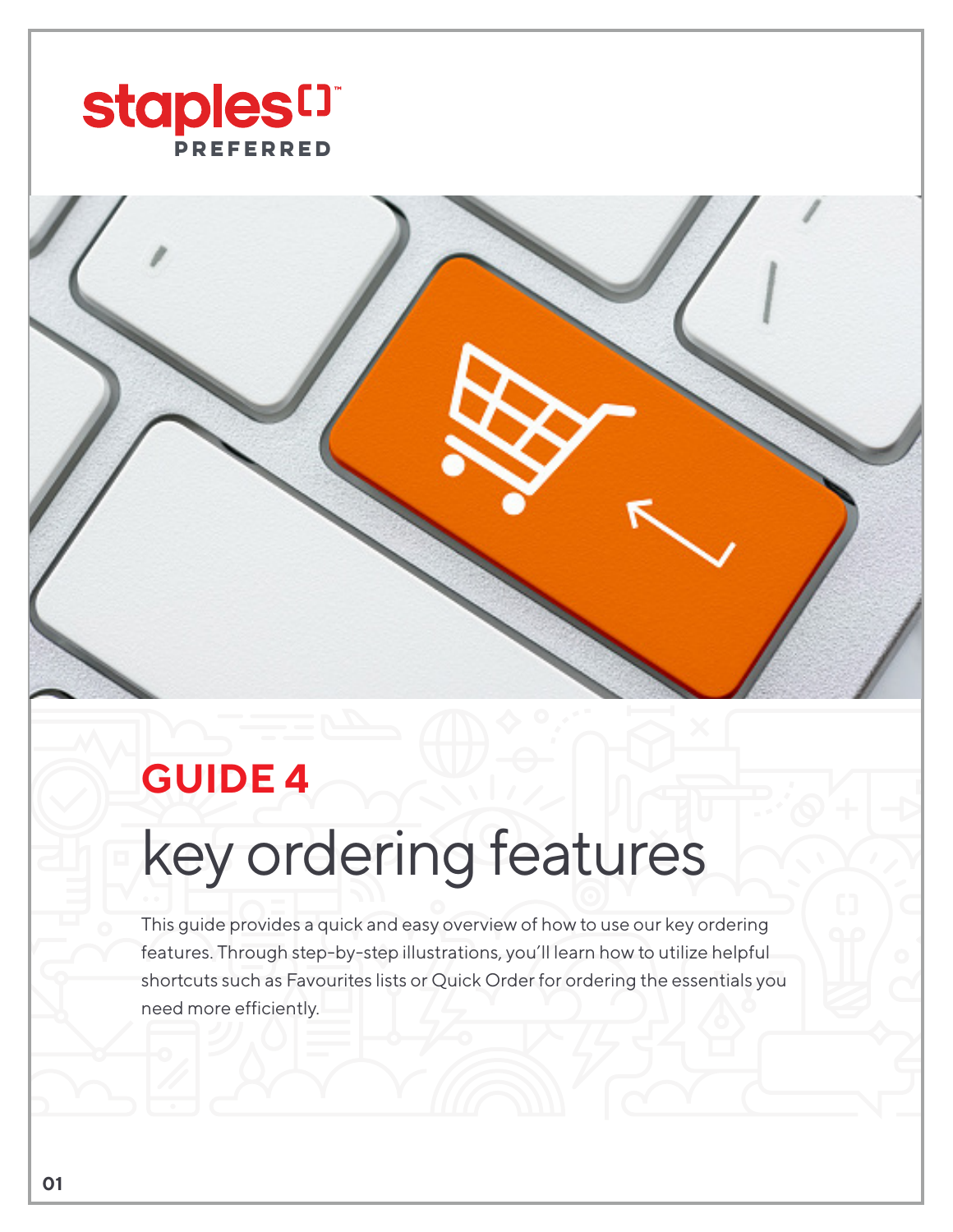## **Add Products with Quick Order**

**Step 1:** Once logged in to your account, click on the My Account icon to navigate to your My Account Overview page.

At the top right-hand corner of your Staples Preferred account page, you will see Quick Order. Select that icon.

| <b>staples<sup>[]</sup></b><br>ఠం<br>Quick Order<br>My Account<br>Cart<br><b>PREFERRED</b> |
|--------------------------------------------------------------------------------------------|
|--------------------------------------------------------------------------------------------|

**Step 2:** You will be prompted to search the item number you are looking for. Once entered, select Search. Once the result for the item number loads, you will also see your Preferred pricing below the crossed-out regular retail pricing.

|                       | Quick Order                                            |                               |          |
|-----------------------|--------------------------------------------------------|-------------------------------|----------|
| Search by item number |                                                        |                               |          |
| 2987207               |                                                        | <b>SEARCH</b><br><b>CLEAR</b> |          |
| <u>est</u>            | CIRA Adult Full Face Shields - 5 Pack<br>Item #2987207 | <del>\$14.99</del><br>\$14.54 | Add Item |

Select '+ Add Item'.

**Step 3:** Add your item to Cart and proceed to checkout if that's the only purchase you wish to make.

If you would like to search and add multiple products, search by item numbers and continue to select '+ Add Item'. Once complete, you can select the Add All and View Cart at the bottom of the list.

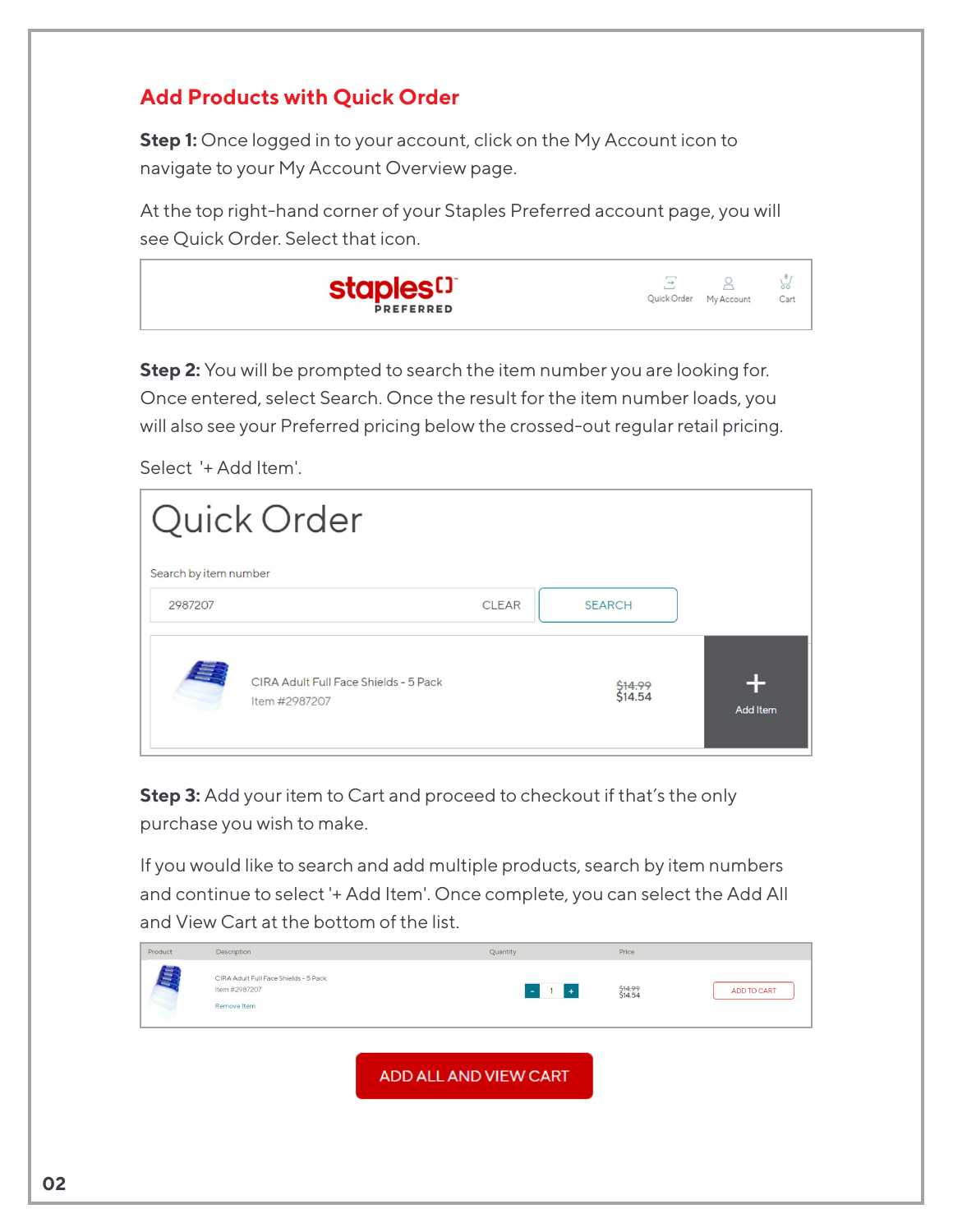**Step 4:** A popup will confirm that the items have been added to Cart. You can choose to Continue Shopping or View Cart and proceed to checkout.

| $\oslash$ This item has been added to your cart. (1 Total) |                                          |      |                         |  |
|------------------------------------------------------------|------------------------------------------|------|-------------------------|--|
|                                                            | CIRA Adult Full Face Shields - 5<br>Pack | Qty1 | \$14.54<br>Reg: \$14.99 |  |
|                                                            |                                          |      | Subtotal \$14.54        |  |
|                                                            | <b>Continue Shopping</b>                 |      | <b>VIEW CART</b>        |  |

## **Creating A Favourites List**

**Step 1:** To create a Favorites list, select the heart icon on the product tiles that appeared after your product search or when you selected a category page.

| fitbit                                                          |                                             |                                                        |                                                         | CLEAR O<br>SEARCH Q                                             |
|-----------------------------------------------------------------|---------------------------------------------|--------------------------------------------------------|---------------------------------------------------------|-----------------------------------------------------------------|
|                                                                 | $\mathbb{Z}$                                | Contactless Curbside Pickup Within 2-Hours! Learn more |                                                         |                                                                 |
| <b>Product Results</b><br><b>Related Articles</b>               |                                             |                                                        |                                                         |                                                                 |
| <b>PROMOTIONS</b>                                               | Sort by                                     |                                                        |                                                         |                                                                 |
| On Sale (18)                                                    | <b>Best Match</b>                           | 88 E.<br>$\checkmark$                                  | 1 - 32 out of 33 Results                                | $\overline{2}$<br>$\blacksquare$<br>$\rightarrow$ $\rightarrow$ |
| <b>2 HOUR PICKUP</b>                                            | <b>PRODUCT RESULTS FOR: FITBIT</b>          |                                                        |                                                         |                                                                 |
| Yes (20)                                                        |                                             | $\circ$                                                | $\circ$                                                 | $\circ$                                                         |
| <b>CATEGORY</b>                                                 |                                             |                                                        |                                                         |                                                                 |
| Fitness Trackers (25)                                           | $\frac{12}{58}$                             |                                                        | $\frac{12}{58}$                                         | 2:<br>58                                                        |
| Smart Watches (6)<br>Bathroom Scales (2)                        |                                             |                                                        |                                                         |                                                                 |
|                                                                 |                                             |                                                        |                                                         |                                                                 |
| <b>AVERAGE OVERALL RATING</b>                                   | Fitbit Inspire 2 Fitness Tracker -<br>Black | Fitbit Charge 4 Fitness Tracker -<br>Black             | Fitbit Inspire 2 Fitness Tracker -<br>Lunar White/Black | Fitbit Versa 2 Smart Watch with<br>Amazon Alexa, Petal/Copper   |
| 5<br>$\overline{2}$<br>$\overline{3}$<br>4<br>$\mathbf{0}$<br>1 | ★★★★ (42)                                   | ★★★★ (35)                                              | ★★★★ (10)<br>\$129.99                                   | ★★★★★ (35)                                                      |
| <b>PRICE RANGE</b>                                              | \$129.99<br>\$89.99                         | \$169.99<br>\$129.99                                   | \$89.99                                                 | \$229.99<br>\$179.99                                            |
| $$50 - $75(5)$                                                  | ADD TO CART                                 | ADD TO CART                                            | ADD TO CART                                             | ADD TO CART                                                     |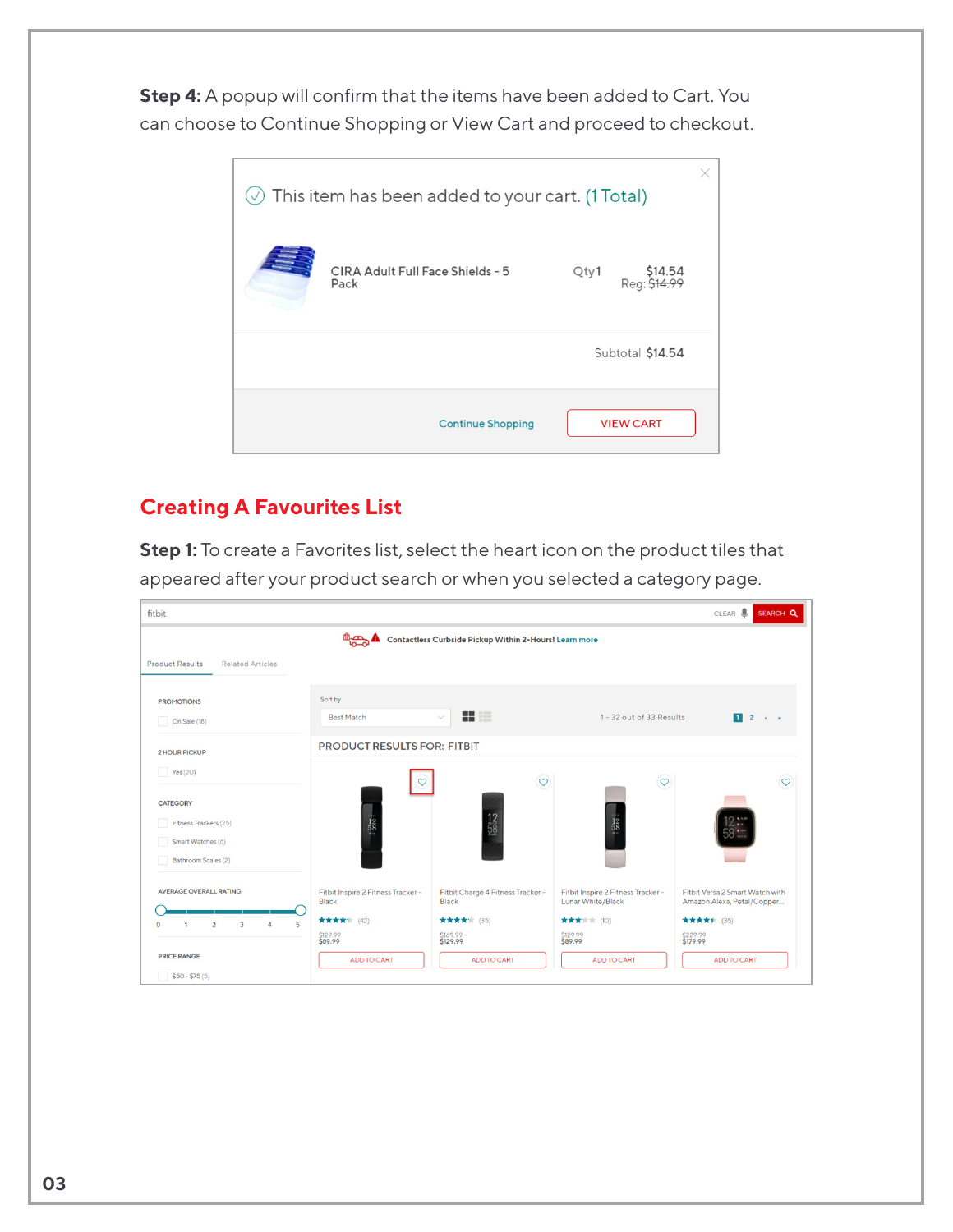**Step 2:** When you select the heart icon, a popup box will appear. To create a new list, select Create New List and give your new Favourites list a name.

| Add to list                        | X                  |
|------------------------------------|--------------------|
| <b>Office Essentials</b><br>1 item | $\checkmark$       |
| <b>CREATE NEW LIST</b>             | <b>ADD TO LIST</b> |
| Add to list                        | X                  |
| Office Essentials<br>1 item        |                    |
| Enter list name                    | $\checkmark$       |
| <b>CREATE NEW LIST</b>             | <b>ADD TO LIST</b> |

**Step 3:** View all your Favourites by selecting My Account. From the My Account list, select Favourites.

**Step 4:** You can also share your Favourites list with others. Select Share and copy the link. If you would like to rename a list or delete it, select the three dots located at the top of the list you wish to edit.

| <b>Share</b><br>https://www.staples.ca/pages/list?list_i |                              |   | Rename              |   |
|----------------------------------------------------------|------------------------------|---|---------------------|---|
| <b>COPY</b>                                              |                              |   | Delete              |   |
| <b>MY ACCOUNT</b>                                        | Favourites                   |   |                     |   |
| Overview<br>Orders                                       |                              |   |                     |   |
| Profile                                                  |                              |   |                     |   |
| <b>Billing</b>                                           |                              |   |                     |   |
| Shipping                                                 |                              |   |                     |   |
| <b>Favourites</b>                                        |                              |   |                     |   |
|                                                          | Office Essentials<br>5 items | 而 | Wellness<br>7 items | 画 |
|                                                          | <b>VIEW LIST</b>             |   | <b>VIEW LIST</b>    |   |